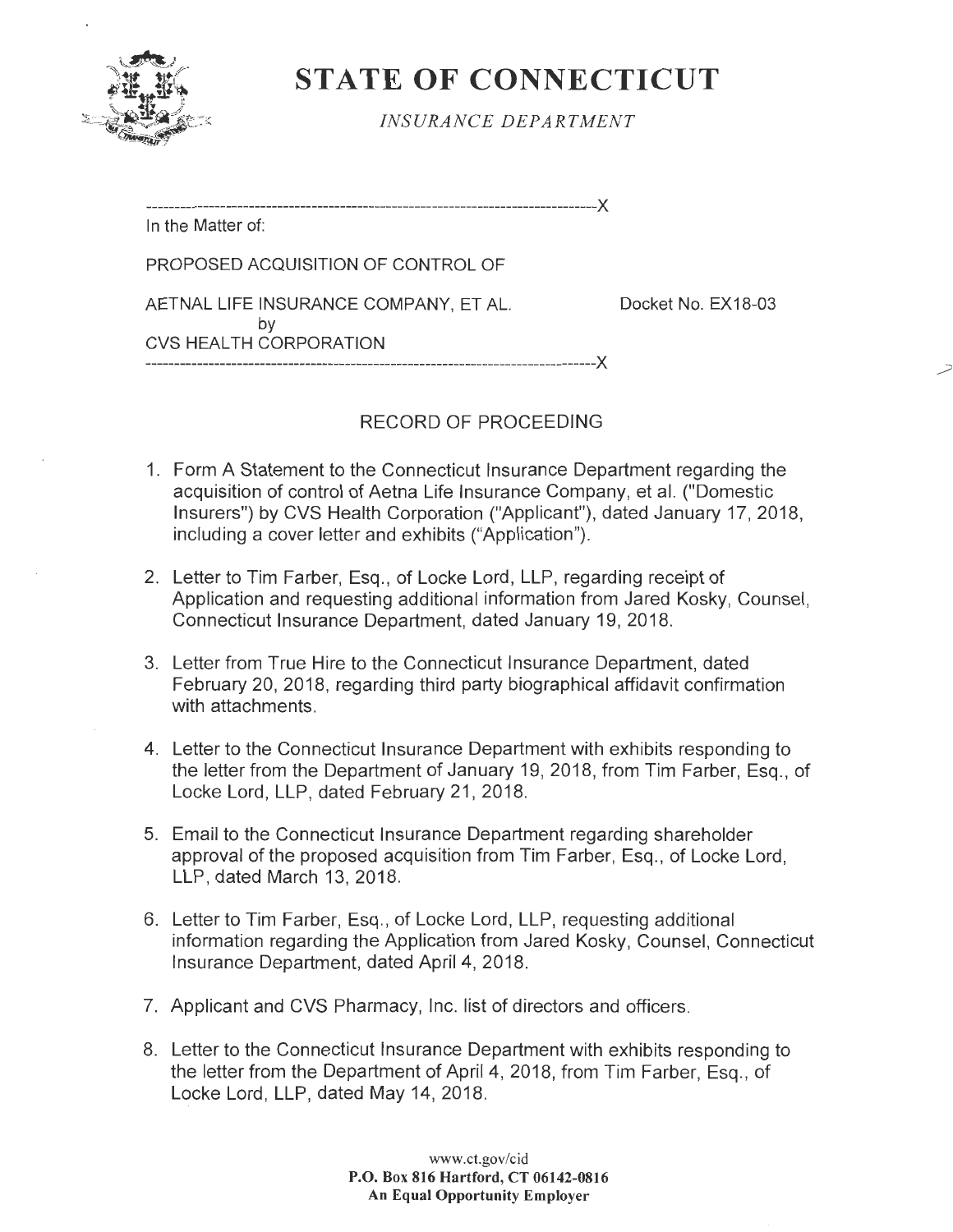- 9. Letter to the Connecticut Insurance Department regarding Company Disclosure Schedules from Tim Farber, Esq., of Locke Lord, LLP, dated May 17, 2018.
- 10. Letter to the Connecticut Insurance Department with exhibits from Tim Farber, Esq., of Locke Lord, LLP, dated June 8, 2018.
- 11. Email to the Connecticut Insurance Department from Tim Farber, Esq. , of Locke Lord, LLP, dated June 12, 2018
- 12. Letter to Tim Farber, Esq., of Locke Lord, LLP, requesting additional information from Jared Kosky, Counsel, Connecticut Insurance Department, dated June 18, 2018.
- 13. Letter from True Hire to the Connecticut Insurance Department, dated June 26, 2018, regarding third party biographical affidavit confirmation with attachments
- 14.Letter to the Connecticut Insurance Department with exhibits responding to the letter from the Department of June 18, 2018, from Tim Farber, Esq., of Locke Lord, LLP, dated July 3, 2018.
- 15. Letter to Tim Farber, Esq. , of Locke Lord, LLP, requesting additional information from Jared Kosky, Counsel, Connecticut Insurance Department, dated July 17, 2018.
- 16. Letter to the Connecticut Insurance Department with updated biographical affidavits from Tim Farber, Esq., of Locke Lord, LLP, dated July 20, 2018.
- 17. Letter to the Connecticut Insurance Department with exhibits responding to the letter from the Department of July 17, 2018, from Tim Farber, Esq., of Locke Lord, LLP, dated July 24, 2018.
- 18. Letter to Tim Farber, Esq., of Locke Lord, LLP, regarding in-camera review from Jared Kosky, Counsel, Connecticut Insurance Department, dated July 31 , 2018.
- 19. Letter to Tim Farber, Esq., of Locke Lord, LLP, regarding the Applicant's filing of July 24, 2018, from Jared Kosky, Counsel, Connecticut Insurance Department, dated August 7, 2018
- 20.Amended and Restated Form A Statement regarding the acquisition of control of the Domestic Insurers by the Applicant dated August 13, 2018, including a cover letter, table of contents and exhibits.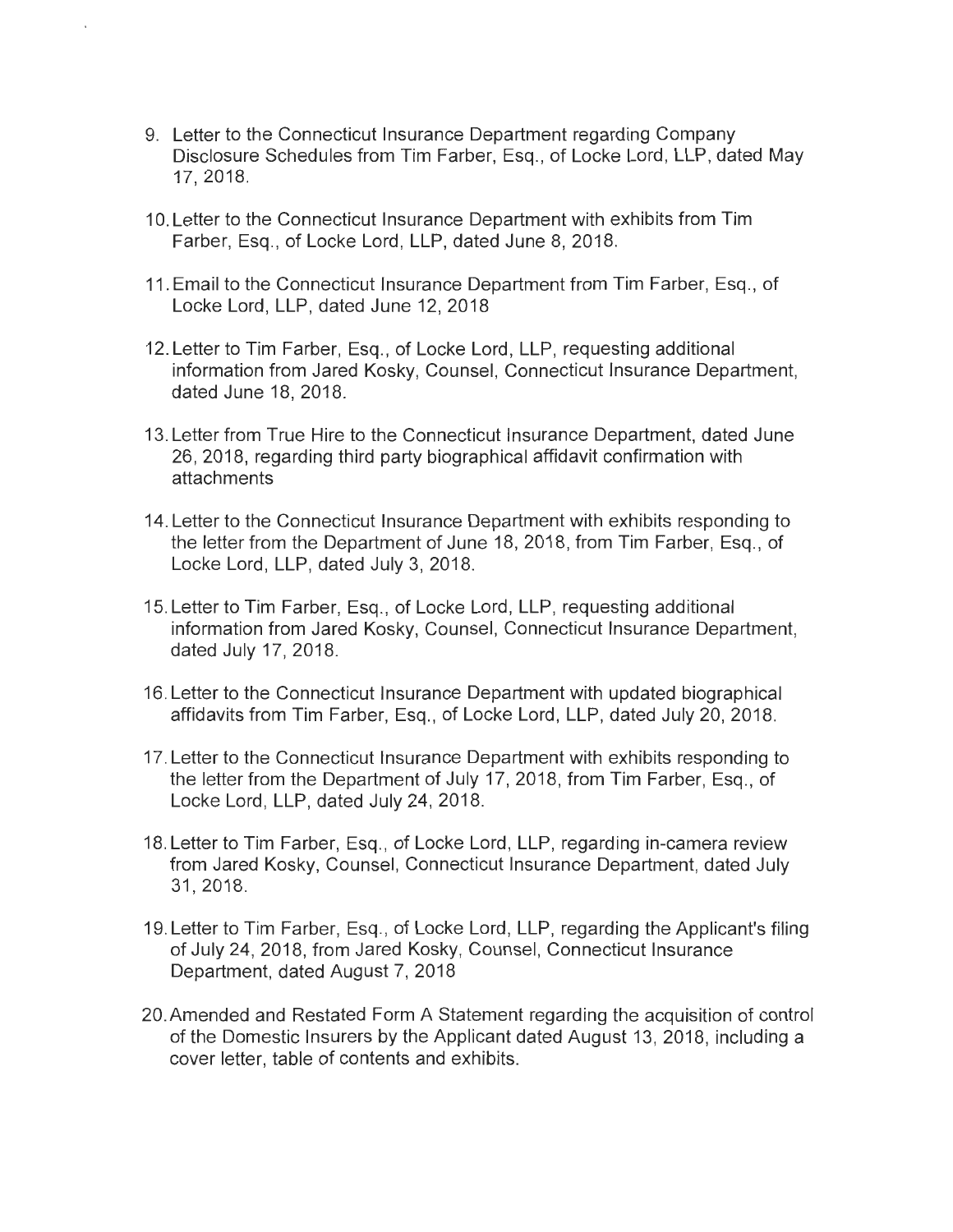21. Email to Tim Farber, Esq. , of Locke Lord, LLP, closing the Application but requesting some additional information, from Jared Kosky, Counsel, Connecticut Insurance Department, dated August 15, 2018.

 $t = 1$  .  $t = 1$ 

- 22. Letter to Tim Farber, Esq., of Locke Lord, LLP, regarding scheduling of Public Hearing from Jared Kosky, Connecticut Insurance Department, dated August 15, 2018.
- 23. Notice of Public Hearing scheduled for September 12, 2018 and ordered by Katharine L. Wade, Commissioner, Connecticut Insurance Department, dated August 15, 2018.
- 24. Letter to the Connecticut Insurance Department concerning Company Disclosure Schedules and updating exhibit 22 of the Application from Tim Farber, Esq. , of Locke Lord, LLP, dated August 15, 2018.
- 25. Letter to the Connecticut Insurance Department including Amended and Restated Form A signature page from Tim Farber, Esg., of Locke Lord, LLP, dated August 15, 2018.
- 26. Email to Ted Bromley and Taffy Womack, Office of the Connecticut Secretary of the State with Notice of Public Hearing provided as attached, from Jared Kosky, Counsel, Connecticut Insurance Department, dated August 17, 2018.
- 27. Order by Katharine L. Wade, Commissioner, Connecticut Insurance Department, naming Timothy Curry as hearing officer, dated August 20, 2018, as certified for delivery by Jared T. Kosky, Esq. , Commissioner of the Superior Court on August 20, 2018.
- 28. Letter to the Connecticut Insurance Department concerning Financial Projections of the Domestic Insurers and updating exhibit 12 of the Application from Tim Farber, Esq., of Locke Lord, LLP, dated August 31, 2018.
- 29. Motion and Order for Continuance of Hearing by Katharine L. Wade, Commissioner, Connecticut Insurance Department, continuing hearing to October 4, 2018, as certified for delivery by Jared T. Kosky, Esq., Commissioner of the Superior Court on September 4, 2018.
- 30. Letter to Tim Farber, Esq. , of Locke Lord, LLP, regarding re-scheduling of Public Hearing from Jared Kosky, Connecticut Insurance Department, dated September 4, 2018.
- 31. Notice of Public Hearing scheduled for October 4, 2018 and ordered by Katharine L. Wade, Commissioner, Connecticut Insurance Department, dated September 4, 2018.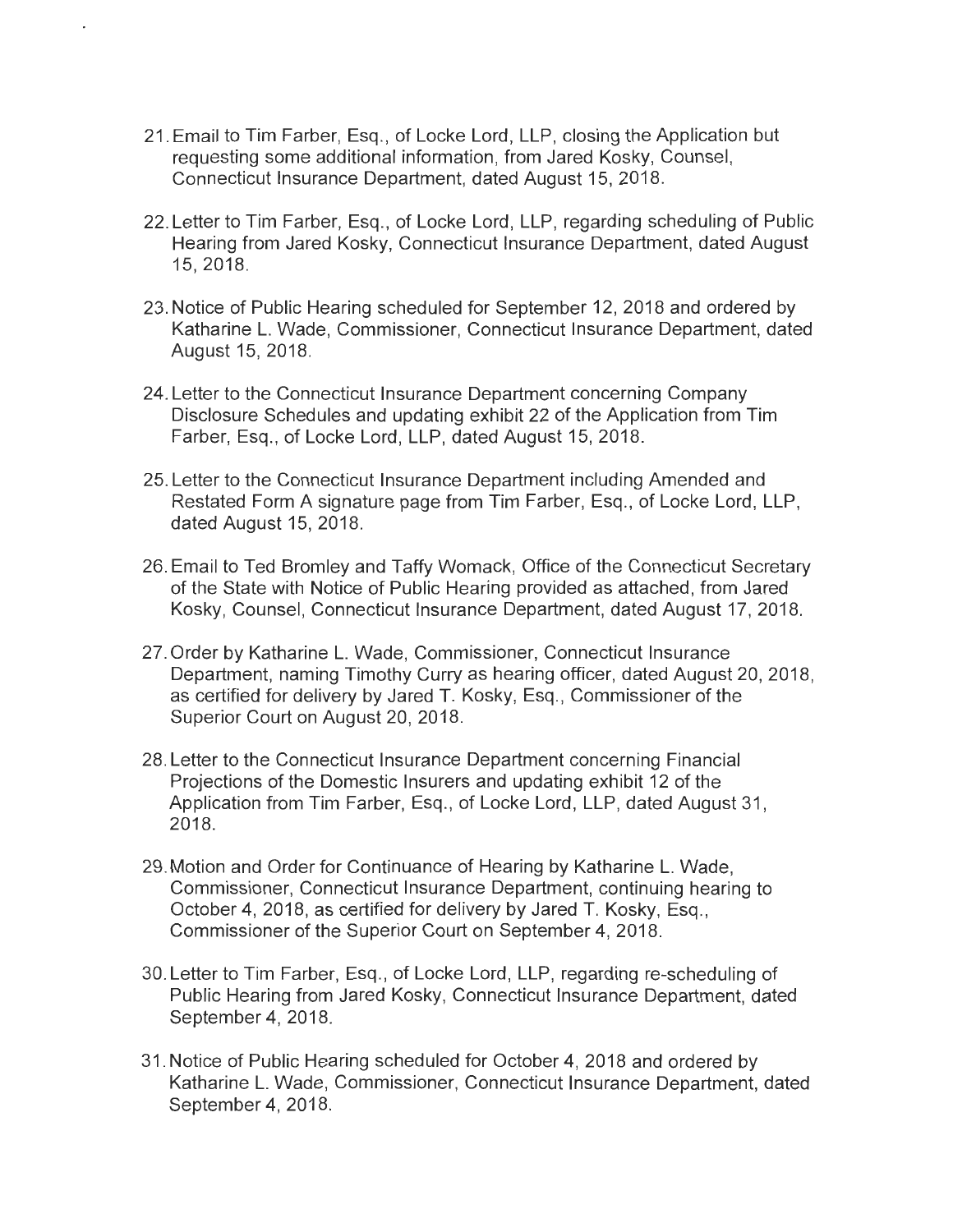32. Email to Ted Bromley and Taffy Womack, Office of the Connecticut Secretary of the State with Notice of Public Hearing provided as attached, from Jared Kosky, Counsel, Connecticut Insurance Department, dated September 7, 2018.

I I I •

- 33. Letter to the Connecticut Insurance Department with Pro Hae Vice Applications of Timothy Farber, Steven Whitmer and Ashlee Knuckey from Tim Farber, Esq. , of Locke Lord, LLP, dated June 26, 2018.
- 34. Letter to the Connecticut Insurance Department with Pro Hae Vice Orders regarding Timothy Farber, Steven Whitmer and Ashlee Knuckey from Tim Farber, Esq., of Locke Lord, **LLP,** dated July 20, 2018.
- 35. Caseflow Request Concerning Timothy Farber v. In Re: Pro Hae Vice Application, dated September 10, 2018.
- 36. Caseflow Request Concerning Steven Whitmer v. In Re: Pro Hae Vice Application, dated September 10, 2018.
- 37. Notice of Appearance from Steven Lauwers, Esq., of Rath, Young & Pignatelli, P.C. , for Aetna, Inc.
- 38. Email to the Connecticut Insurance Department with Pro Hae Vice Application of Daniel Krane from Steven Lauwers, Esq., of Rath, Young & Pignatelli, P.C., dated September 24, 2018.
- 39. Pro Hae Vice Order regarding Daniel Krane, Esq. , of Drinker, Biddle & Reath , LLP, dated September 25, 2018.
- 40. Notice of Appearance from Daniel Krane, of Drinker, Biddle & Reath , LLP, for Aetna, Inc.
- 41. Second Amended and Restated Form A Statement regarding the acquisition of control of the Domestic Insurers by the Applicant dated September 27, 2018, including a cover letter, table of contents and exhibits.
- 42. Public Comments received by the Connecticut Insurance Department as of September 26, 2018.
- 43. Notice of Appearance from Steven Whitmer, of Locke Lord, LLP, for CVS Health Corporation.
- 44. Notice of Appearance from Timothy Farber, of Locke Lord, LLP, for CVS Health Corporation.